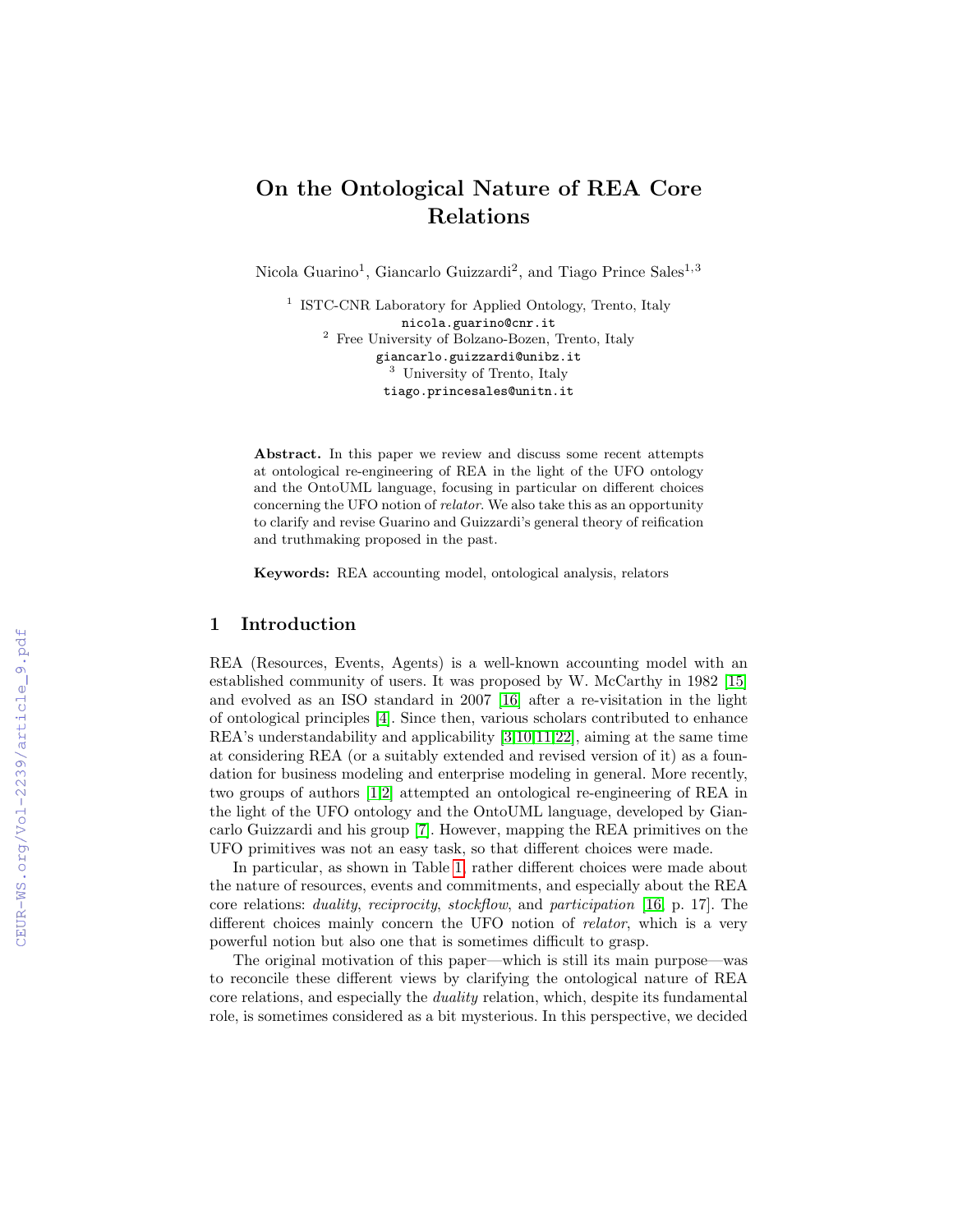| <b>REA</b> Class  | Gailly et al.[2] | Fischer $\&$<br>Schwaiger [1] | This Paper                        |
|-------------------|------------------|-------------------------------|-----------------------------------|
| Economic Resource | Role             | Kind                          | RoleMixin                         |
| Economic Event    | Relator Univ.    | Kind                          | Event Univ.                       |
| Commitment        | Relator Univ.    | Kind                          | Mode Univ.                        |
| Stockflow         | Mediation Rel.   | Formal Rel.                   | Internal Non-<br>Descriptive Rel. |
| Participation     | Mediation Rel.   | Formal Rel.                   |                                   |
| Duality           | Formal Rel.      | Material Rel.                 | External Non-<br>Descriptive Rel. |
| Reciprocity       | Formal Rel.      | Material Rel.                 |                                   |

<span id="page-1-0"></span>Table 1. REA's core relations and related classes mapped to UFO.

to discuss the mapping choices mentioned above in the light of a recent revisitation of the original Guizzardi's notion of relator, and more in general of the foundations of relationship reification [\[5,](#page-8-0)[6\]](#page-8-1).

There is however an additional motivation that led us to write this paper. Analyzing the subtleties of REA relations gave us the opportunity to test the generality and the limits of our new account of relators and relationship reification based on [\[6\]](#page-8-1), and at the same time to acknowledge the difficulty of using relators in concrete cases. We decided therefore to make a further clarification effort (especially with respect to the terminology adopted), whose results are presented here for the first time, although in a compact form. So, this paper can be also seen as a compact presentation of our revised theory of relationship reification, with concrete examples taken from the REA domain.

In the next section we recap the distinctions among different kinds of binary relations discussed in the literature, focusing on how they can help us to decide which relations can be reified, and clarifying some terminological ambiguities concerning the original Guizzardi's distinction between formal and material relations. Then we discuss the ontological nature of the four REA core relations (and their arguments) in detail, pointing to some misconceptions on their mappings to UFO categories that sometimes accumulated in the REA literature, partially influenced by the terminological confusion mentioned above. Finally, we conclude with the proposal of an integrated OntoUML model that links together the duality and the reciprocity relation, explicitly grounding the former in the contractual relationship among the trading partners.

# 2 Kinds of Relationships

In his early work on UFO, Guizzardi borrowed from Heller and Herre [\[9\]](#page-8-2) a crisp distinction between *formal relations*, intuitively understood as holding between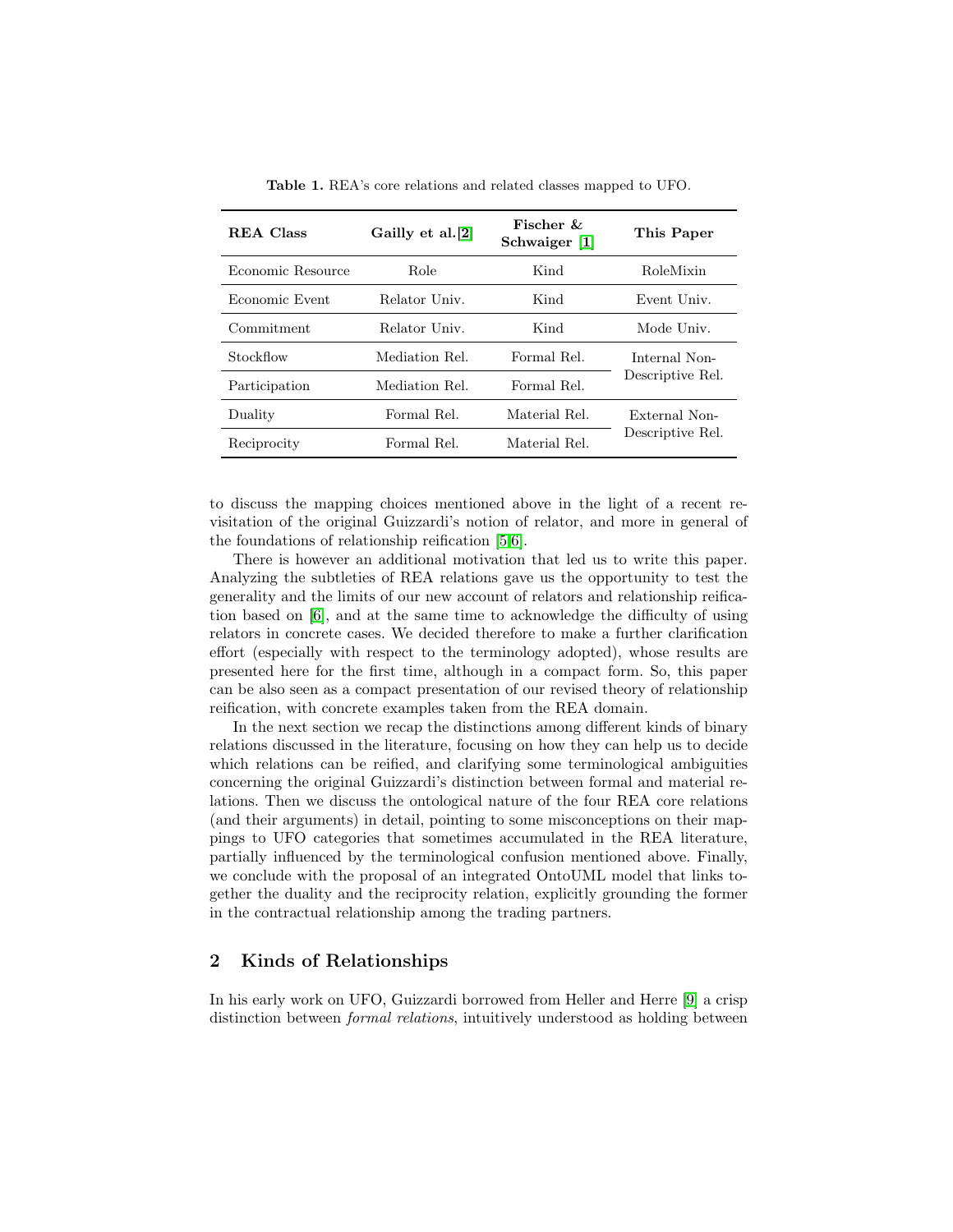two or more entities "directly without any further intervening individual" [\[7,](#page-8-3) p. 236], and material relations, which require the existence of an intervening individual. A modeling proposal at the core of OntoUML was to systematically introduce – for all material relations – a specific construct, called the *relator*, standing for such intervening individual.

In the philosophical literature, the formal/material distinction varies significantly among different authors both in content and terminology, and overlaps with other distinctions, most notably that between *internal* and *external* relations. The original idea behind internal relations is that they hold in virtue of the 'nature' of their relata. However, different opinions exist on whether such nature is determined by the actual intrinsic properties of relata (whether essential or not), or just by their essential properties. Accordingly, internal relations are defined in two main ways [\[13\]](#page-8-4), which we shall label with  $internal_1$  and  $internal_2$ . The first definition is due to Moore [\[17\]](#page-8-5), and it says that a relation is  $internal<sub>1</sub>$  iff it necessarily holds just in virtue of the mere existence of its relata, and  $external_1$  otherwise. In other words, an internal<sub>1</sub> relation is essential to its relata. The second definition, due to Russell [\[20\]](#page-8-6) and slightly refined by Lewis [\[12\]](#page-8-7), says that a relation is  $internal_2$  iff it is definable in terms of the intrinsic properties of its relata, and  $external_2$  otherwise.

Let us see now how Guizzardi's distinction among formal and material relations, which is crucial for his notion of relator, is mapped to the two definitions above. To avoid confusions, we shall use the terms essential/contingent as synonyms of  $internal_1/external_1$ , using just  $internal/external$  as synonyms of internal<sub>2</sub>/external<sub>2</sub>. In his book [\[7,](#page-8-3) p. 236], Guizzardi pointed explicitly to Moore while talking of formal relations, but, in retrospective, what he actually had in mind was more in line with Russel's and Lewis' tradition, since for him formal relations included comparative relations like taller than, which is not essential since it may not necessarily hold when the relata exist. However, he defined formal relations as the complement of material relations, and his definition of the latter [\[7,](#page-8-3) p. 241] is stricter than that of external relations, since for him a material relation holds in virtue of the existence of a relator composed of particularized properties called modes that inhere in the relata and are existentially dependent on a common external entity called foundation. The typical example he makes is that of a marriage relationship, whose relator is composed of modes existentially dependent on a common wedding event. So, Guizzardi's 'material' is narrower than 'external', and, since the formal/material distinction is exhaustive, his 'formal' turns out to be broader than 'internal'.

As a result, relations like being both observed by John or being both parts of the same whole, which are external since they can't be derived from the properties of their relata, turn out to be formal according to [\[7\]](#page-8-3), because there is nothing that inheres in the relata in virtue of which the relation holds. In other words, there is no truthmaker inhering in the relata, so there is no relator. Rather, the truthmaker is outside the relata, since it inheres in John or in the whole that includes the two parts. As we shall see, this is exactly what happens with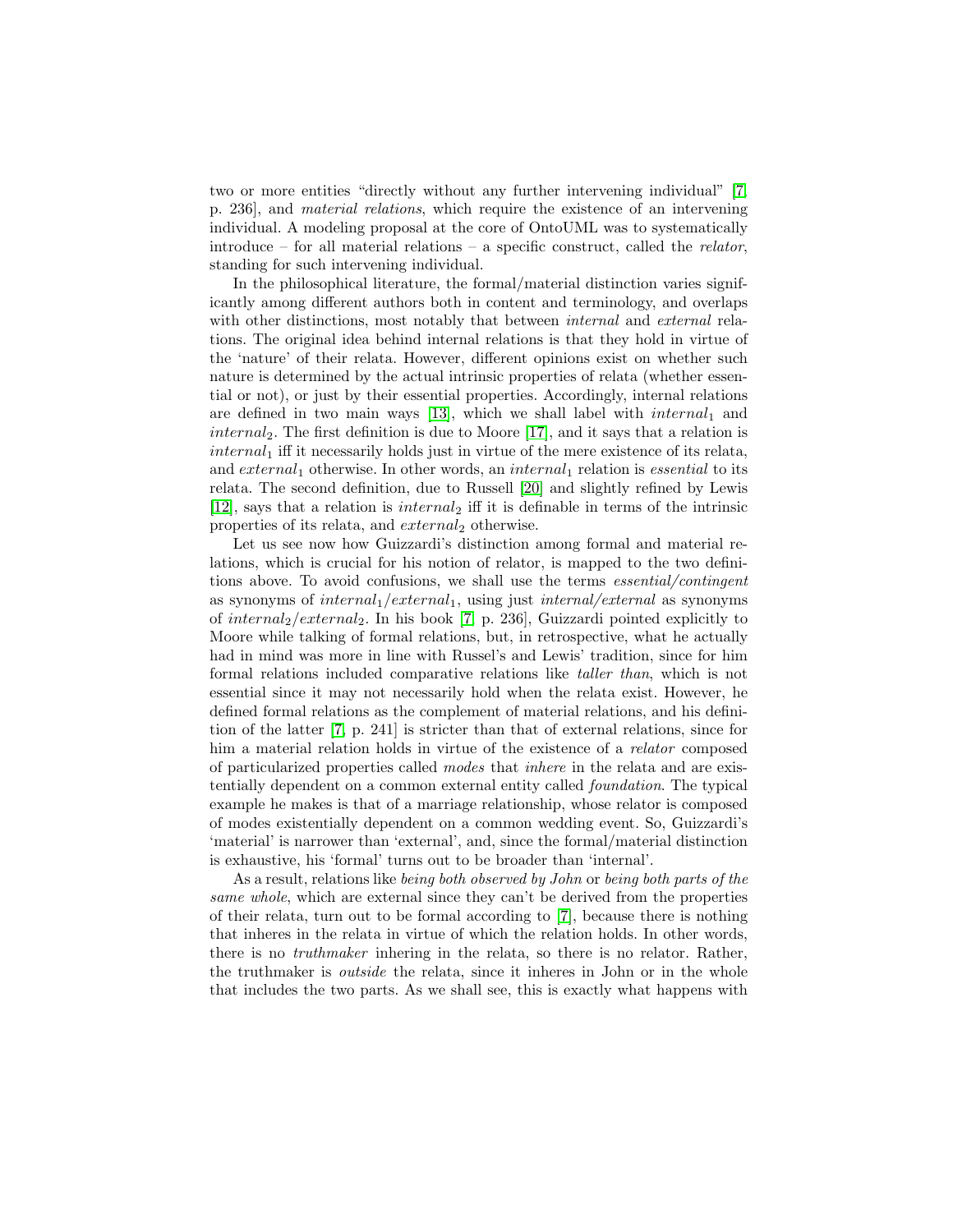REA's duality relation, which was intuitively classified as material by Fisher and Schwaiger [\[1\]](#page-7-1), but turns out to be formal according to Guizzardi's definitions.

Let us now go back to the main reason of the formal/material distinction in conceptual modeling, which is deciding whether or not a relationship can be reified. In a recent paper [\[6\]](#page-8-1), Guarino and Guizzardi showed that none of the distinctions considered so far (essential/contingent, internal/external<sup>[4](#page-3-0)</sup>, formal/material) can help in this decision. Their analysis was mainly motivated by the confusing behavior of comparative relations.



<span id="page-3-2"></span>Fig. 1. Kinds of relationships (revised from [\[6\]](#page-8-1)).

On one hand, as observed by Simons [\[23\]](#page-8-8), some comparative relations turn out to be essential, but others are contingent. For instance, the mere existence of an electron e and a proton p is enough to conclude that  $heavier(p, e)$  holds (since both of them have that particular mass essentially), but the mere existence of John and Mary is not enough to conclude that  $taller(John, Mary)$  holds, since they do not have that particular height essentially. Moreover, Simons noticed that, within the same relation, some individual relationships (like *heavier(p,e)*) may be essential, while others (like *heavier(John,Mary)*) may be just contingent.

On the other hand, despite comparative relations were considered as formal in Guizzardi's sense, and therefore not deserving reification, there may be good reasons to talk of them [\[5\]](#page-8-0), and therefore reify them: for instance, one may want to keep track of the difference in height between a mother and her son, or of the temperature difference between two bodies. So, comparative relations seem to share something in common with the other relations that deserve to be reified. According to Guarino and Guizzardi, this commonality lies in the fact that they are both descriptive relations, which hold in virtue of some particular aspects inhering in the relata<sup>[5](#page-3-1)</sup>. So, their new proposal (with respect to the original Guizzardi's work) is that it is the mereological sum of these aspects that acts as

<span id="page-3-0"></span><sup>&</sup>lt;sup>4</sup> intrinsic/extrinsic in the original paper.

<span id="page-3-1"></span><sup>&</sup>lt;sup>5</sup> In Guizzardi's work, such aspects have been called *moments*, and include *individual* qualities and modes.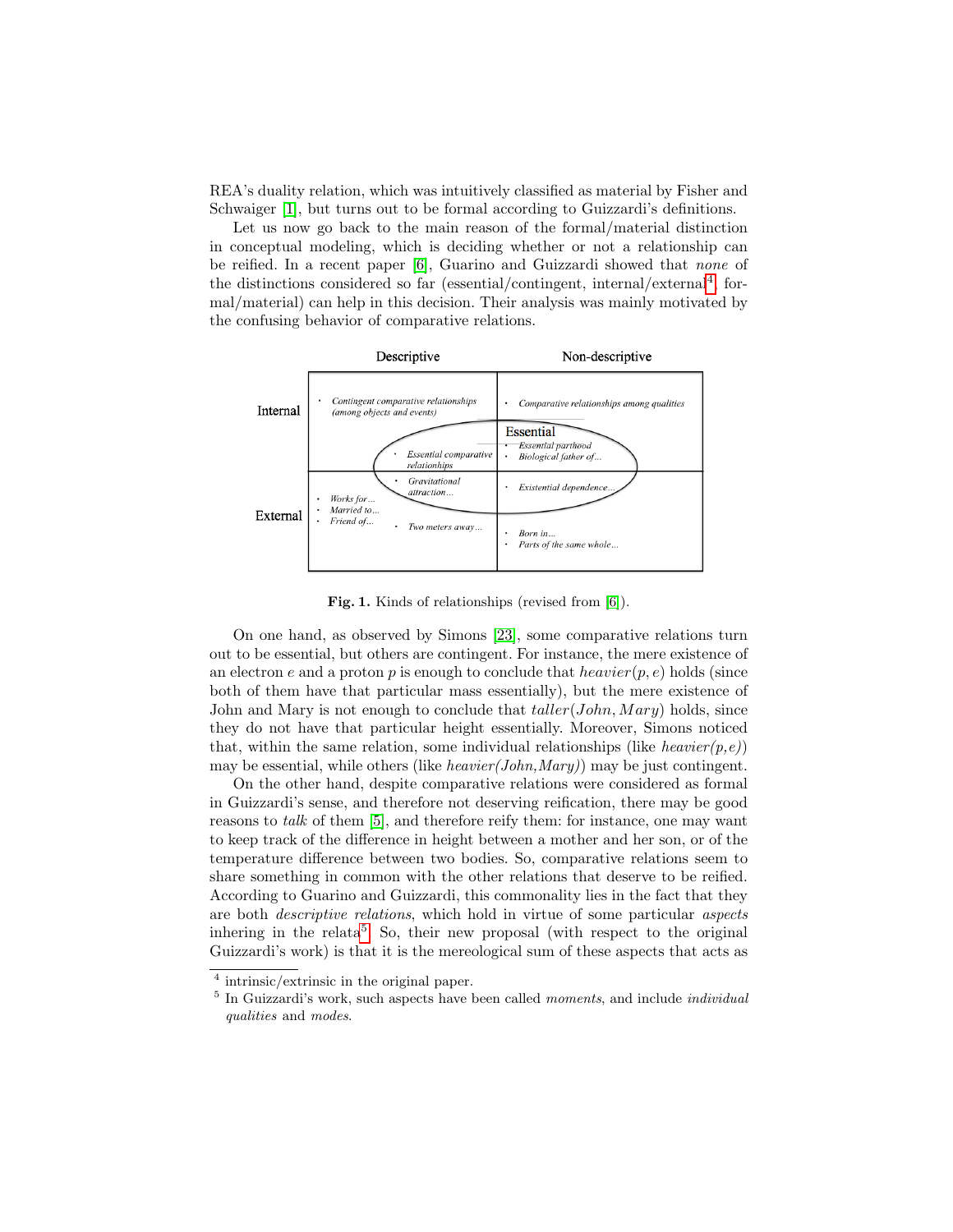relator, accounting both for the fact that the relation holds and for the way the relata are linked together, which may vary in time. Under this view, the relator of a taller than relationship is the sum of the heights (individual qualities) of the two relata, while for a marriage relationship the relator is a sum of externally dependent modes, corresponding to the mutual commitments and obligations inhering in the two partners.

Summing up, a complete picture of the various distinctions discussed so far is shown in Fig. [1,](#page-3-2) which revises a similar picture published before [\[6,](#page-8-1) p. 241]. Note that, to account for the problem mentioned above concerning the different behavior of individual relationships belonging to the same comparative relation, strictly speaking the picture describes kinds of relationships. Relationships are classified along two main orthogonal distinctions: internal/external and descriptive/non-descriptive. Descriptive relationships are those deserving reification, which now include all comparative relationships among objects and events. The ellipse shows how essential relationships are positioned orthogonally with respect to the two main dimensions, so that just distinguishing them does not help in the reification choice.

Let us now briefly discuss the four quadrants shown in Fig. [1.](#page-3-2) The upper left quadrant includes all comparative relationships holding among objects and events (some of which are essential, as we have seen). The upper right quadrant includes comparative relationships (such as resemblance) holding among qualities, as well as essential relationships like essential parthood or biological fatherhood. The bottom left quadrant includes relations such as married to, holding in virtue of actual modes of their relata, but also historical relations such as author of, which holds in virtue of some past mode (of the author). Other interesting examples of relations belonging to this quadrant are those holding in virtue of an emergent aspect that inheres in the sum of relata, and not in any of the relata themselves. Being two meters away is an example of such emergent (or systemic) relation, whose truthmaker is a distance quality that inheres in the sum of two bodies. Gravitational attraction is an example of a similar relation which is also essential. Since the truthmakers of these last two relations are not relators in the original sense, Guizzardi's material relations are therefore just a subset of those belonging to this quadrant. Finally, the bottom right quadrant includes merely historical relations such as born in, that holds in virtue of an event occurred in the past, and the so-called *Cambridge relations* such as *being* parts of the same whole, which hold in virtue of something external that doesn't affect the relata. As we shall see, this is the case of the duality relation.

## <span id="page-4-0"></span>3 The Duality Relation

This relationship is at the core of the REA ontology, so its correct ontological analysis is clearly crucial. Let us first clarify the nature of its arguments, which are economic events. REA defines them as "occurrences in time wherein ownership of an economic resource is transferred from one person to another person" [\[16\]](#page-8-9). Strangely enough, as we see from Table [1,](#page-1-0) Gailly and colleagues [\[3\]](#page-7-2) classified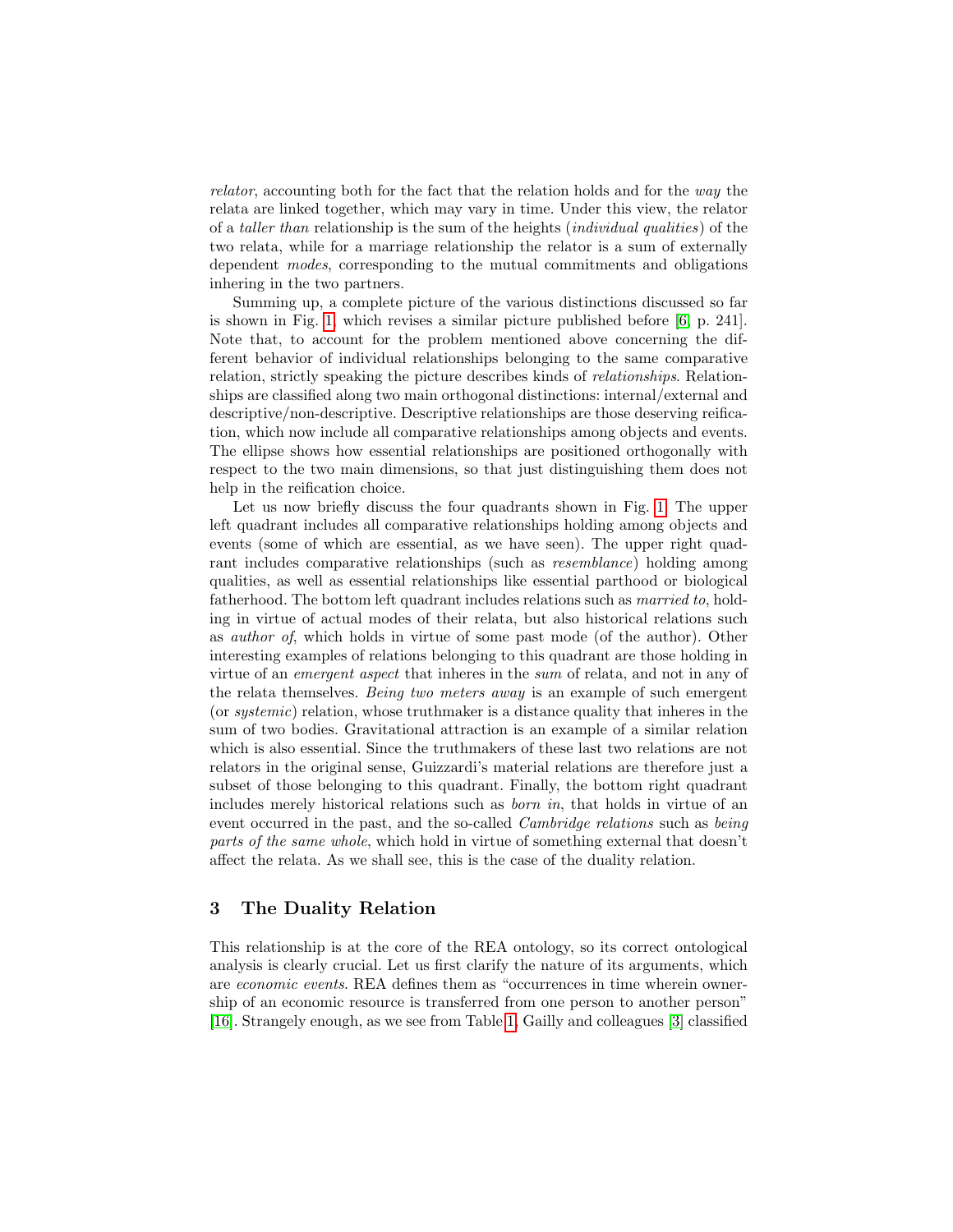them as relators, seeing them as "mediating entities for the relation between an economic resource and two economic agents". Maybe the reason of this choice was that the first version of UFO did not elaborate on the notion of events (a.k.a. perdurants), which were later covered, for example, in UFO-S [\[19\]](#page-8-10). In any case, events cannot be relators.

To see this, consider the way relators are defined [\[7,](#page-8-3) p. 240]: a relator is a mereological aggregation of 'modes' that inhere in the relata and are existentially dependent on a common external entity. In the case of a marriage, such modes include for example the commitments and claims John has towards Mary, which inhere in him and depend on Mary, as well as the corresponding modes inhering in Mary and depending on John. Now, there is no part of an economic event that inheres in an economic resource or an economic agent. So, economic events do not mediate resources and agents. In addition, it is important to note that, in UFO, relators are assumed as continuants in time (endurants) and not occurrences in time (perdurants), and this fact is indeed crucial to model their genuine change in time [\[5\]](#page-8-0). So, no event can be a relator (despite the fact that there is an intimate connection between events and relators as discussed in depth in [\[6,](#page-8-1)[8\]](#page-8-11)).



<span id="page-5-0"></span>Fig. 2. OntoUML fragment showing the link between duality and reciprocity.

Let us now discuss whether duality can be reified as a relator: Gailly and colleagues say no, seeing duality as a formal relation, while Fisher and Schwaiger say yes (Table [1\)](#page-1-0). Since it can't be derived from intrinsic properties of the two events, duality is not an internal relation. Neither is it a descriptive relation, since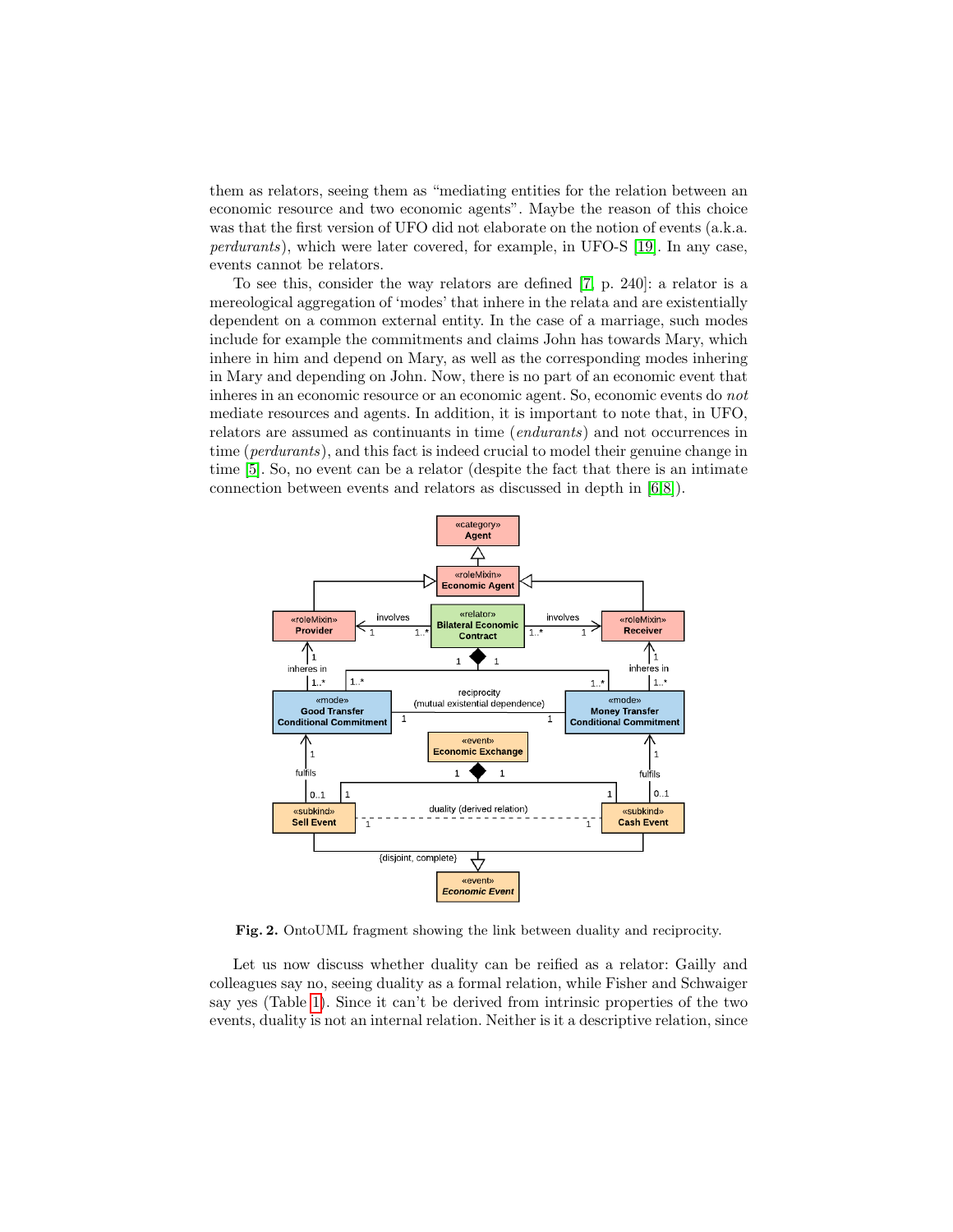it does not hold in virtue of specific aspects inherent in the relata. Therefore, it belongs to the bottom-right quadrant of Fig. [1,](#page-3-2) that of non-descriptive external relations. Moreover, this is not an essential relation, because the simple existence of an increment event and a decrement event involving resources of the same value is not enough to conclude that a duality relationship holds between the two, since the two events may not be related. However, there is a link between the two events, which consists in the fact that one is the fulfillment of a debt commitment which in turn depends on a credit commitment. So, Fisher and Schwaiger are right in observing that such link "comes from the contracting that underlies each business transaction" [\[1\]](#page-7-1), and that "this contracting mediates between the economic agents in an economic event", but this is not enough to reify the relation, since, being it non-descriptive, its truthmaker is external to the relata. We conclude that duality is a derived relation, which can be inferred on the basis of the reciprocity relation, once we know what commitments the single events fulfill.

Besides the duality relation, a further ontological constraint that links an increment event and its dual decrement is the fact that they are both part of the same economic exchange event. This was indeed the choice made in a former paper by Schwaiger [\[22\]](#page-8-12), which was unfortunately changed in the OntoREA version. We believe that putting explicitly this mereological constraint in the model is important to avoid undesired interpretations (note that in the original REA model no constraints are put on the duality relation). A simplified OntoUML model showing this account of duality and its link with reciprocity (to be discussed below) appears in Fig. [2.](#page-5-0)

### 4 The Reciprocity, Participation and Stockflow Relations

In the REA documentation [\[16\]](#page-8-9), reciprocity is defined as an "association between economic commitments where the promise by one partner to execute an economic resource transfer in the future is reciprocated by the other partner promising a requited transfer in the opposite direction". Gailly and colleagues consider it as formal relation, while Fischer and Schwaiger make the opposite choice. Concerning the relation's arguments, commitments are considered as relators by the former authors and as instances of a kind by the latter. The first choice is not argued very much by the authors, and is possibly a misunderstanding due to the fact that they cite an early version of [\[4\]](#page-8-13). In any case, it is not absurd to consider a single commitment as a relator, reifying a one-sided commitment relationship, but what counts in our case is the bilateral contractual relationship resulting from reciprocal commitments, so it seems definitely more appropriate to consider single commitments just as modes (of a certain kind) being part of a contractual relationship (Fig. [1\)](#page-3-2).

Going back to reciprocity, this is modeled as a material relation in  $\text{OntoREA}^{\odot}$ [\[1\]](#page-7-1). They say that "this relationship acts as  $truthmaker$  for the relation<sup>[6](#page-6-0)</sup> between

<span id="page-6-0"></span><sup>6</sup> Relationship in the original text.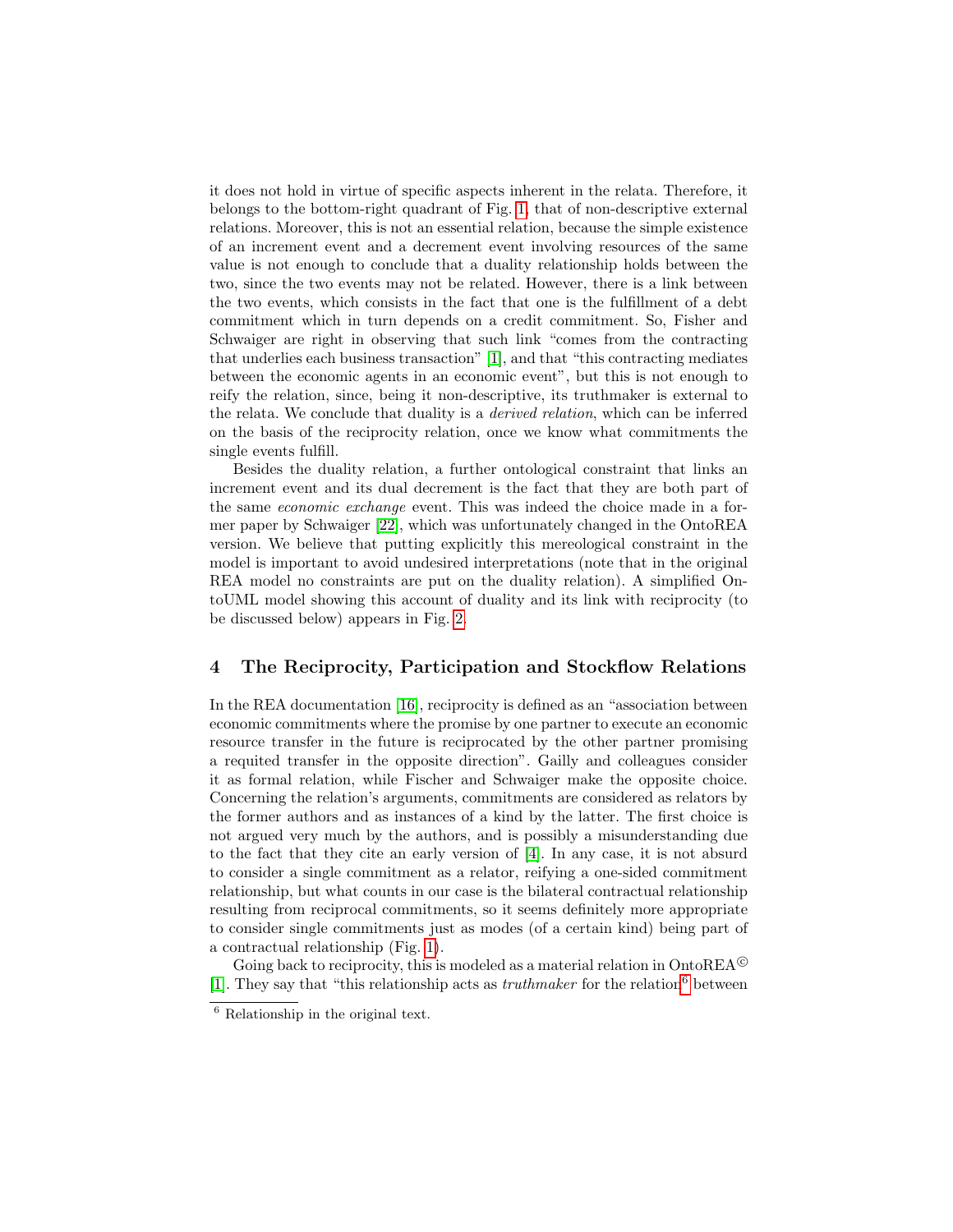economic commitments", but they also note although the authors note that such relationship has a double nature, due to the truthmaker role played ultimately by the contract among the two involved agents. Fig. [1](#page-3-2) shows how this apparent redundancy (or ambiguity) can be eliminated: a (bilateral) contractual relationship is a descriptive external relationship between two agents, reified by a relator that has two mutually existentially dependent conditional commitments [\[14\]](#page-8-14) as parts: a commitment to transfer a good if the buyer commits to pay, and the reciprocal commitment to pay if the seller commits to transfer the good<sup>[7](#page-7-3)</sup>. The relation between the two commitments is of *mutual existential dependence*, which is an external non-descriptive relation, and therefore is not reified. The two mutual commitments, together, form the truthmaker of the contractual relationship.

Concerning the participation and stockflow relations, let us first observe that they are both specializations of a more general notion of participation, used in UFO and several other ontologies to model the relation between objects and events. So, both agents and resources participate in economic events (of course with different roles).

Participation is an essential relation, which holds just in virtue of the existence of its relata: if an economic event exists, its very existence implies that it has some participants. The two papers mentioned in Table [1](#page-1-0) agree in this respect, but Gailly and colleagues made a stronger choice that has no grounds in UFO, assuming that participation is a mediation relation. This is due to their choice of considering events as relators mediating between agents and resources, whose problems have been discussed in Section [3.](#page-4-0)

#### 5 Conclusions

Space doesn't allow for much further discussion. We are happy that OntoUML is being used more and more for REA-based ontologies, and business ontologies in general. Analyzing the literature helped us to isolate some subtle OntoUML antipatterns [\[21\]](#page-8-15) which will be hopefully automatically checked by the OntoUML environment [\[18\]](#page-8-16) in the future.

#### References

- <span id="page-7-1"></span>1. Fischer-Pauzenberger, C., Schwaiger, W.S.: The OntoREA© accounting and finance model: Ontological conceptualization of the accounting and finance domain. In: International Conference on Conceptual Modeling. pp. 506–519. Springer (2017)
- <span id="page-7-0"></span>2. Gailly, F., Geerts, G., Poels, G.: Ontological reengineering of the REA-EO using UFO. In: International OOPSLA Workshop on Ontology-Driven Software Engineering (2009)
- <span id="page-7-2"></span>3. Gailly, F., Poels, G.: Ontology-driven business modelling: improving the conceptual representation of the REA ontology. International Conference on Conceptual Modeling (ER) pp. 407–422 (2007)

<span id="page-7-3"></span> $^7$  We are assuming a simplified picture. See [\[14\]](#page-8-14) for an in-depth ontological analysis.